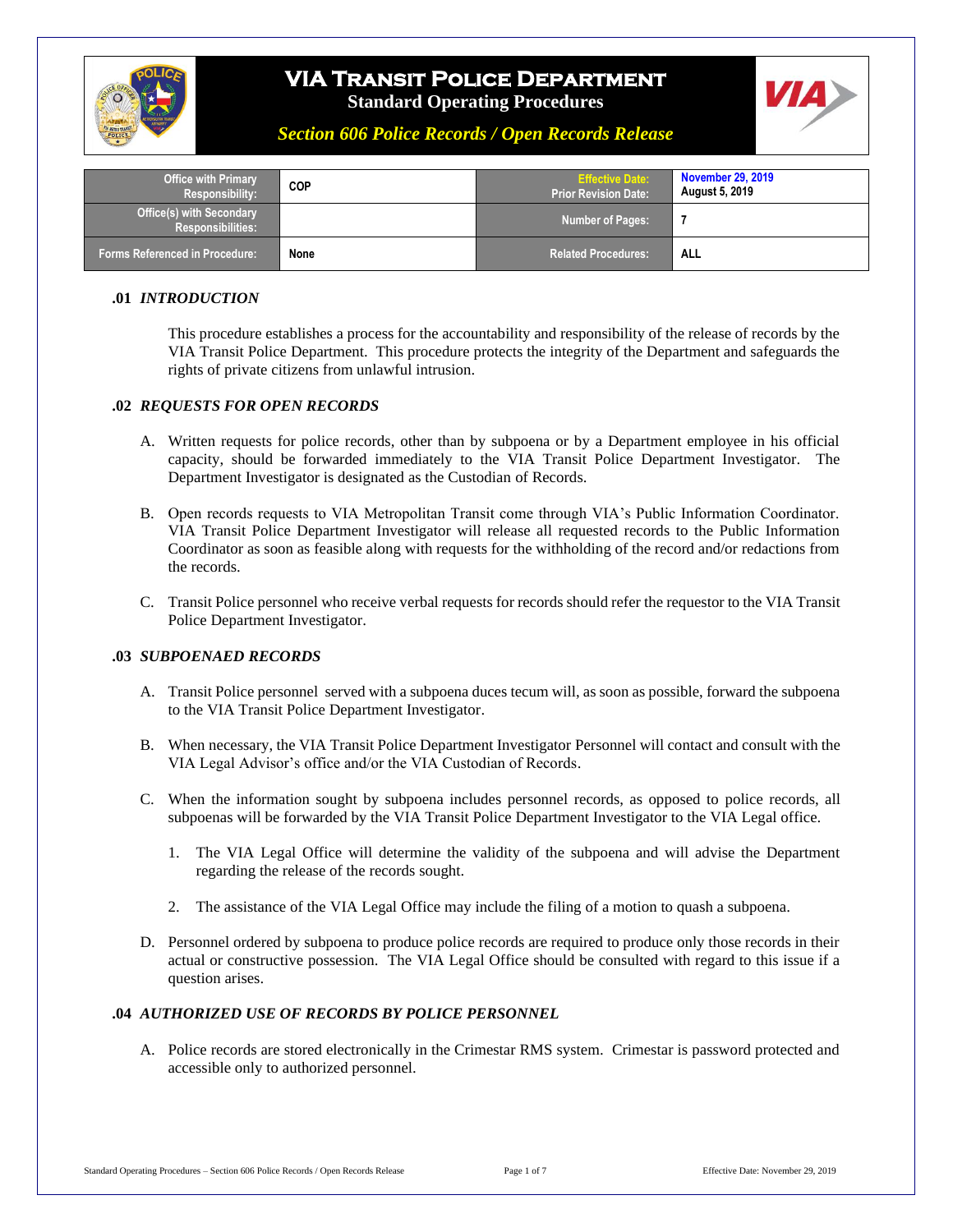



*Section 606 Police Records / Open Records Release*

- B. Officers may retain a copy or obtain a copy of their reports from the VIA Transit Police Department Investigator for incidents they were involved in during the official discharge of their duties, or that they are assigned to investigate.
- C. Officers may review criminal history checks and obtain mug shots of individuals they are investigating as part of their assigned duties as a VIA Transit Police Officer. Actual copies of the criminal histories, fingerprint cards, and supplemental reports are only available and handled by the VIA Transit Police Investigator
- D. Officers seeking to view an Investigative case file must obtain permission from the VIA Transit Police Investigator.
- E. Any personnel seeking access to a file for personal use shall be denied access and shall be referred to their immediate supervisor regarding their request.
- F. Personnel working off-duty as private investigators, consultants, professional witnesses, security officers, or in any other off-duty capacity shall not access departmental resources or records for use in the off-duty work capacity.

### **.05** *AUTHORIZED USE OF RECORDS BY VIA PERSONNEL*

- A. Personnel requesting records for their personal use are treated as open records requests and the request should be forwarded to the VIA Transit Police Department Investigator.
- B. Personnel obtaining records for their personal use may be asked to pay the required fee for the records.

#### **.06** *DEPARTMENT TEXT MESSAGE POLICY*

- A. **General:** In accordance with rules and schedules established by the Texas State Library and Archives Commission regarding Local Governments, some text messages must be retained by the VIA Transit Police Department. (VTPD) Text messages that relate to Transit Police business can be subject to disclosure requirements pursuant to the Public Information Act, Chapter 552 of the Texas Government Code, even when said communication is sent or received on a privately owned device.
- B. **Purpose:** To address the use of text messaging for Transit Police business and the retention requirements of text messages relating to Transit Police business that are received or transmitted on VIA-owned or privately-owned cell phones and devices. This policy is intended to assure the Transit Police Departments compliance with records retention and disclosure requirements. The failure to follow this policy may expose the Transit Police Department and VIA Metropolitan Transit Authority to damages and attorney's fees under the Texas Public Information Act, and therefore failure to follow this policy may subject the employee to disciplinary actions as well as criminal penalties.

#### C. **Definitions:**

- 1. **VIA-owned cell phone or device:** means a cell phone or other device capable of sending or receiving text messages that is provided to an employee by VIA for the purposes of performing his or her job duties.
- **2. Transit Police business:** in relation to text messages means a text message sent or received by a Transit Police employee relating to the work of the employee or the business of the Transit Police. Transit Police business text messages include but are not limited to:
	- Text messages between employees discussing the employees' work or the business of the Transit Police Department. Some examples include: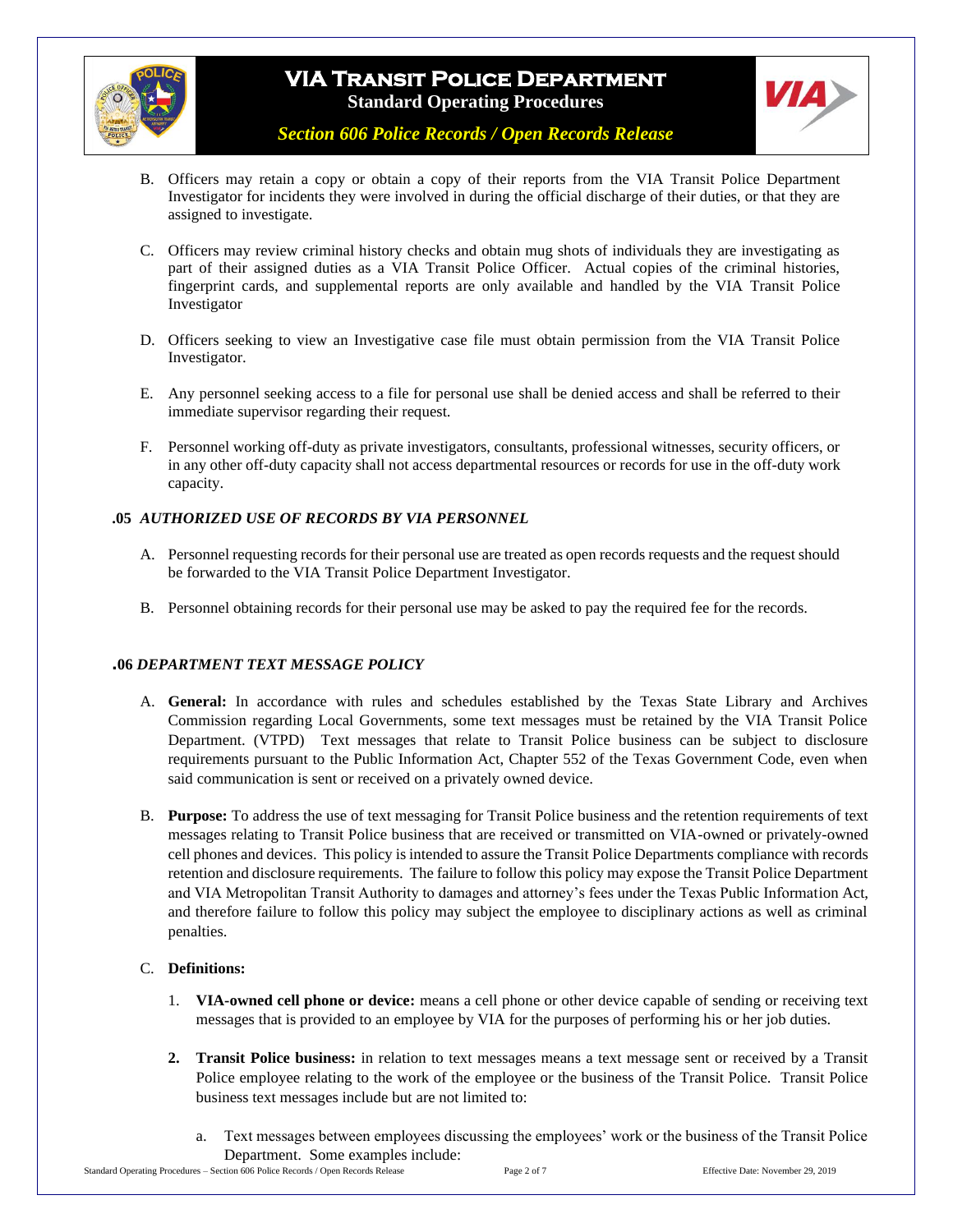



*Section 606 Police Records / Open Records Release*

- i. a text acknowledging an employee will be late for work;
- ii. a text asking another employee to call to discuss Transit Police business;
- iii. a text by a supervisor asking another employee to respond to a specific location;
- iv. a text notifying a coworker that someone would like to talk;
- v. a text notifying a coworker of a workplace injury; etc.
- b. Text messages between an employee and a non-employee discussing a matter related to the employee's work or the business of the Transit Police Department. Some examples include:
	- i. a text with a vendor asking to increase an order of supplies;
- ii. a text to a service provider advising it that its assistance is needed to fix a copy machine;
- iii. a text between an employee and an attorney discussing an issue of Transit Police business; **if not privileged information**
- iv. a text to a citizen or vendor setting a meeting; etc.
- 3. **Transit Police employee**: means any employee, commissioned or non-commissioned of the VIA Metropolitan Transit Police Department.
- 4. **Personal text message:** means a text message sent or received by a Transit Police employee that does not discuss a matter of Transit Police business. Examples include:
	- a) texts between employees, friends or family agreeing to meet for lunch, inviting another to an afterwork function, or thanking another for a gift;
	- b) texts between parents and children, teachers or daycare providers;
	- c) text messages with doctors, dentists, auto repair or home repair providers; etc.
- 5. **Privately-owned cell phone or device:** means a cell phone or other device that is used by the employee in part to send or receive text messages related to Transit Police business, but is not owned by VIA Metropolitan Transit Authority
- 6. **Text or text message:** is a message that is composed and sent between two mobile phones or portable devices such as a computer or tablet.
- 7. **Transitory text:** means a text message that only documents information of temporary, short-term value, and that is not needed as evidence of a business transaction. Examples of transitory texts include without limitation:
	- a) Texts that set work meetings or request job-related phone calls.
	- b) Texts that are akin to voice mail messages.
	- c) Texts noting the sender has completed tasks (e.g. "I returned the call to Mary Smith," "I placed the report in your box," or "Interstate Highway 10 is back open.")
	- d) Texts informing a coworker/supervisor that the sender will be late to work, late to a meeting, is taking the day off, or other similar message.
	- e) Texts that ask another employee to take some form of routine administrative action (e.g. "Can you please take your vehicle to the bus yard," "I need you to meet me at the office," or "You are needed in court at  $11:00$  a.m.")
	- f) Texts that contain information that is later included in another Transit Police record. Examples include:
		- i. A text from a Sergeant to an Officer advising him or her to take an offense report. Once the offense report is prepared, the text becomes transitory.
		- ii. An officer sends a text to the Sergeant advising that numerous firearms were located inside a vehicle involved in an accident and will need to be secured at the police department. Once a vehicle inventory and property forms are completed, the text becomes transitory.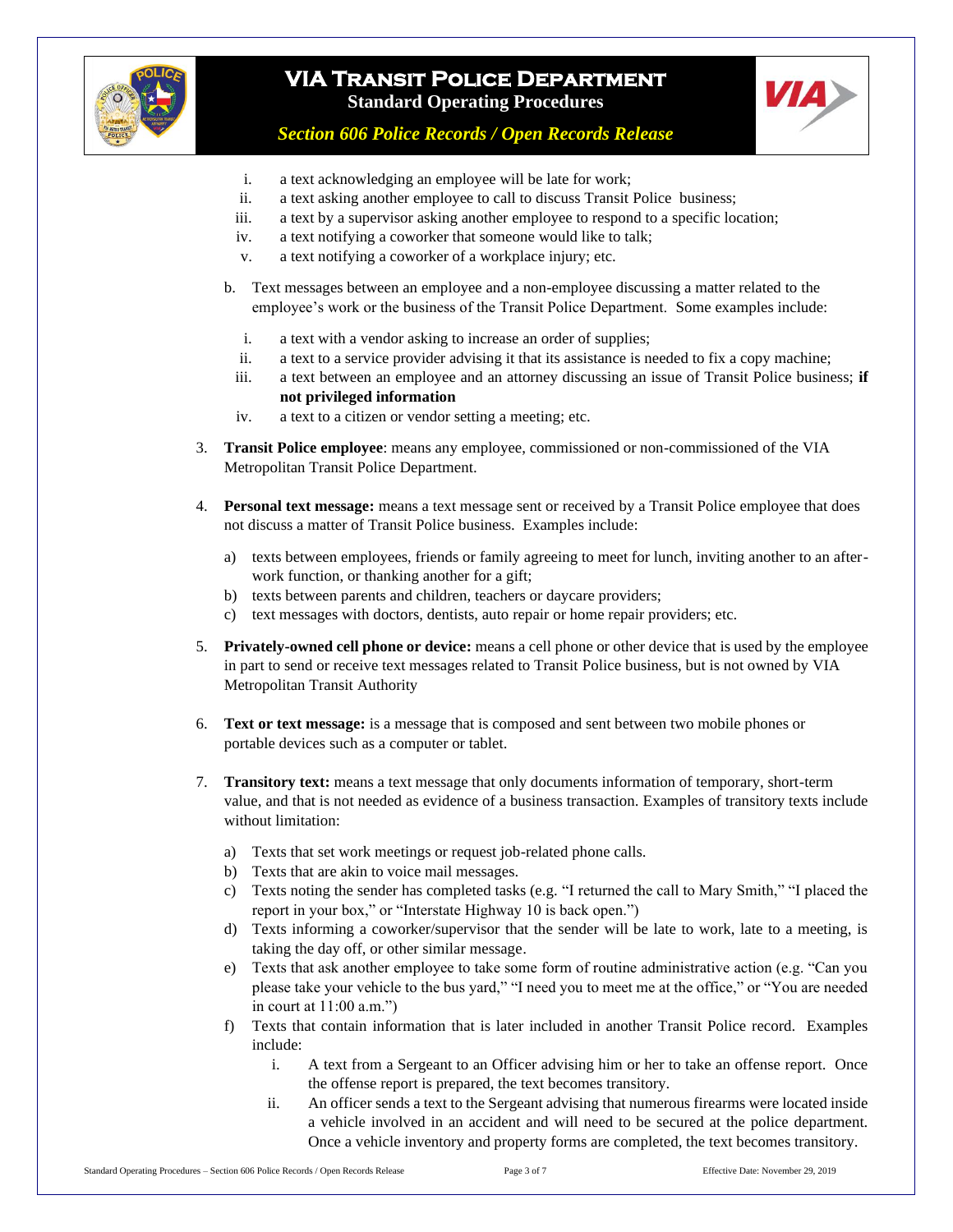



*Section 606 Police Records / Open Records Release*

8. **Exculpatory information:** includes what is commonly called "Brady Material" as well as information that must be disclosed under the Texas Code of Criminal Procedure, Article 39. "Brady Material" is evidence in the government's possession that is favorable to the accused and that is material to either guilt or punishment, including evidence that may impact the credibility of a prosecution witness, including law enforcement officers.

### D. **Texts Regarding Transit Police Business** *ARE* **Public Records**

- 1. Text messages regarding Transit Police business constitute public records under the Public Information Act. Whether a text must be retained for a set amount of time depends on whether it is transitory (transitory texts need not be retained once the matter it pertains to has been closed) or non-transitory (non-transitory texts must be retained pursuant to retention schedules published by the State). The required retention period for non-transitory text messages depends on the content of the message. The retention schedules for these messages may be found on the Texas State Library and Archives Commission website under "Local Government Retention Schedules".
- 2. Texts that are required to be retained, or texts that exist on a cell phone at the time a public records request is received, may be subject to disclosure under the Public Information Act.
- 3. This requirement applies whether text messages regarding Transit Police business are sent or received on a VIA-owned or privately-owned cell phone or device.

### E. **VIA-Owned Cell phone or Device**

- 1. VIA-owned cell phones or devices shall be used only for VIA business.
- 2. Employees have no right to privacy in a VIA-owned cell phones or devices. After receipt of a public records request, and upon request of the Transit Police, an employee will be required to provide his or her VIA-owned cell phone or device to the Transit Police Department for inspection, and all information on the cell phone or device is subject to review.
- 3. Personal text messages which do not relate to Transit Police business, are not public record, and need not be retained on a VIA-owned cell phone or device. However, the fact that personal texts are sent or received on a VIA-owned cell phone or device is a matter of public record.
- 4. If personal text messages exist of a VIA-owned cell phone or device at the time the Transit Police Department receives a public records request, those messages must be retained until the Transit Police Department responds to the request. The content of those personal text messages will be reviewed by The Transit Police Department or VIA staff in making a disclosure decision.

#### F. **Privately Owned Cell Phone or Device**

- 1. Privately owned cell phones and devices are the private property of Transit Police employees. Personal text messages which do not relate to VTPD business, are not a public record, and need not be retained on a privately-owned cell phone or device. However, text messages sent or received using a privately-owned cell phone or device that pertain to VTPD business are public records which may be subject to release under the Public Information Act.
- 2. While the Transit Police Department may not be permitted to inspect an employee's privately-owned cell phone or device without the employee's consent, an employee who uses his or her privately-owned cell phone or device to send or receive text messages related to Transit Police business is required to follow this policy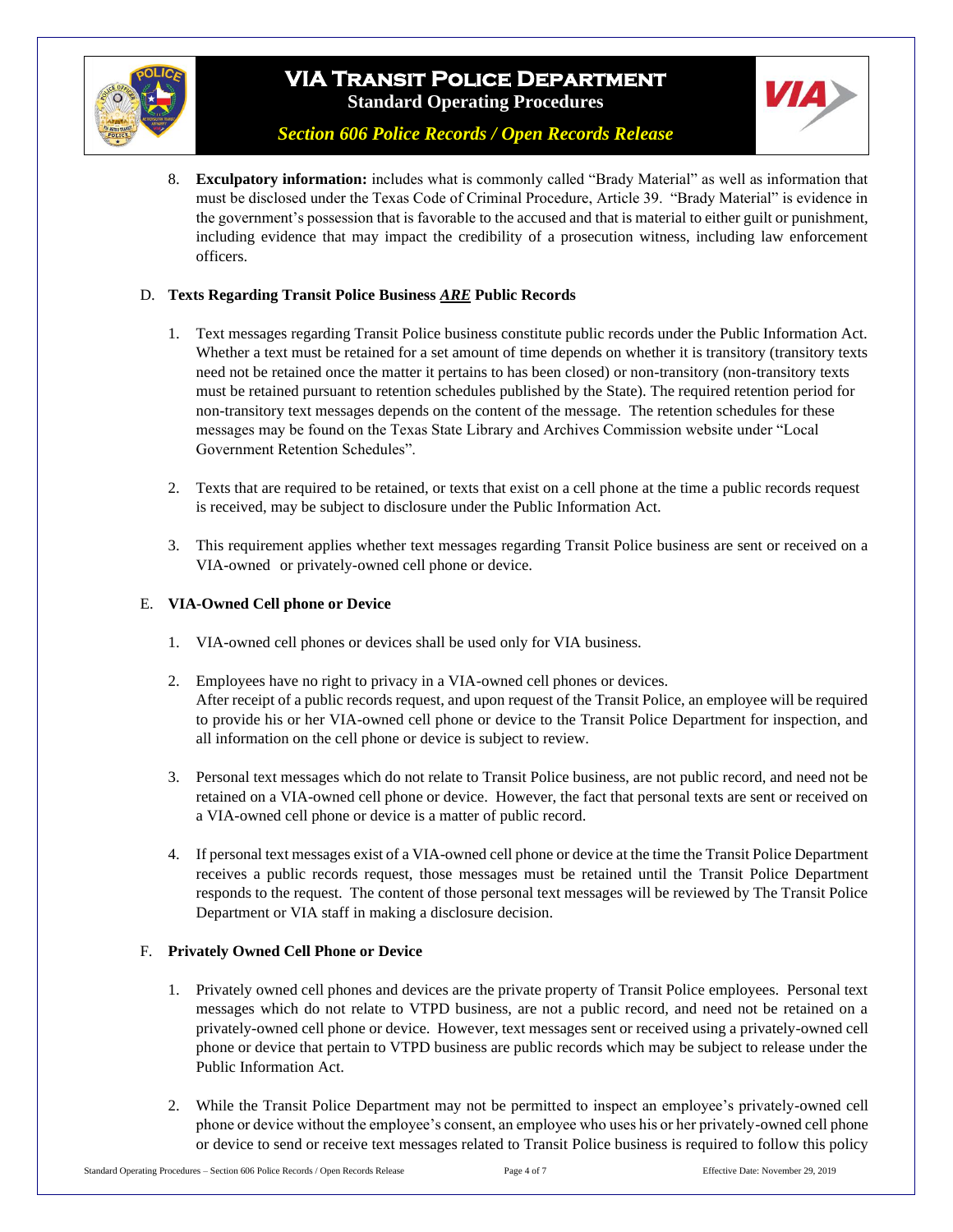



*Section 606 Police Records / Open Records Release*

(with the exception of the previous section) and shall be required to produce, transcribe, or note in another document texts relating to Transit Police business in accordance with this policy.

3. Transit Police employees are also required to cooperate with the Transit Police Department and provide their fullest assistance in fulfilling the Transit Police Department duties and obligations under the Public Information Act. Failure to comply may result in disciplinary actions.

### G. **Transitory Texts and Non-transitory Texts**

- 1. Text messages regarding Transit Police business are of two types:
	- a. transitory texts; and
	- b. non-transitory texts.
- 2. In accordance with this policy, transitory texts may be deleted by the user once the texts have served their purpose and the matter is closed. On the other hand, non-transitory texts may not be deleted from a cell phone or device until they have been produced, transcribed, or retained in some other manner.

### H. **Texting should be limited Transitory Texts**

- 1. An employee should limit his or her texting regarding Transit Police business to transitory texts that can be deleted once the message serves its purpose and the matter is closed.
- 2. In the event communications that are more than transitory are necessary, such communications should occur in person, by telephone, by email, or by memorandum, but not by text.
- 3. Using this approach will avoid complications with archiving and producing texts for the purposes of responding to public records requests.

#### I. **Transitory Texts**

- 1. Delete Once No Longer Needed, Unless Public Records Request Received.
	- a. According to the Texas State Library and Archives Commission transitory texts are "not essential to the fulfillment of statutory obligations or to the documentation of government functions" and can be deleted after the matter is closed. Furthermore, the "disposal of transitory information need not be documented through destruction authorizations or in records disposition logs".
	- b. In many cases, a transitory text may be deleted once it is sent or read by the receiver. Example:
		- i. An employee texts his supervisor that he will be late to a meeting. This text is transitory and serves its purpose once read by the supervisor. The text message may be deleted by the sender and receiver once it is read. In other cases, the transitory text may not be deleted immediately, but it may be deleted at a later time when it then becomes transitory.
		- ii. An employee sends a text to a supervisor advising the supervisor that she witnessed another employee at a local restaurant when the employee was supposed to be working. Assuming the supervisor would be investigating the incident, the supervisor would only be permitted to delete the text once the text was produced, transcribed, or noted in some other document or report. Once produced, transcribed, or noted in another document or report, the text message becomes transitory and may be deleted from the cellphone or device. Thus, if immediately after the incident, the supervisor sent an email to their supervisor, explaining the content of the text, the text could be deleted.

2. Transitory Texts May Not be deleted if there is a Public Records Request.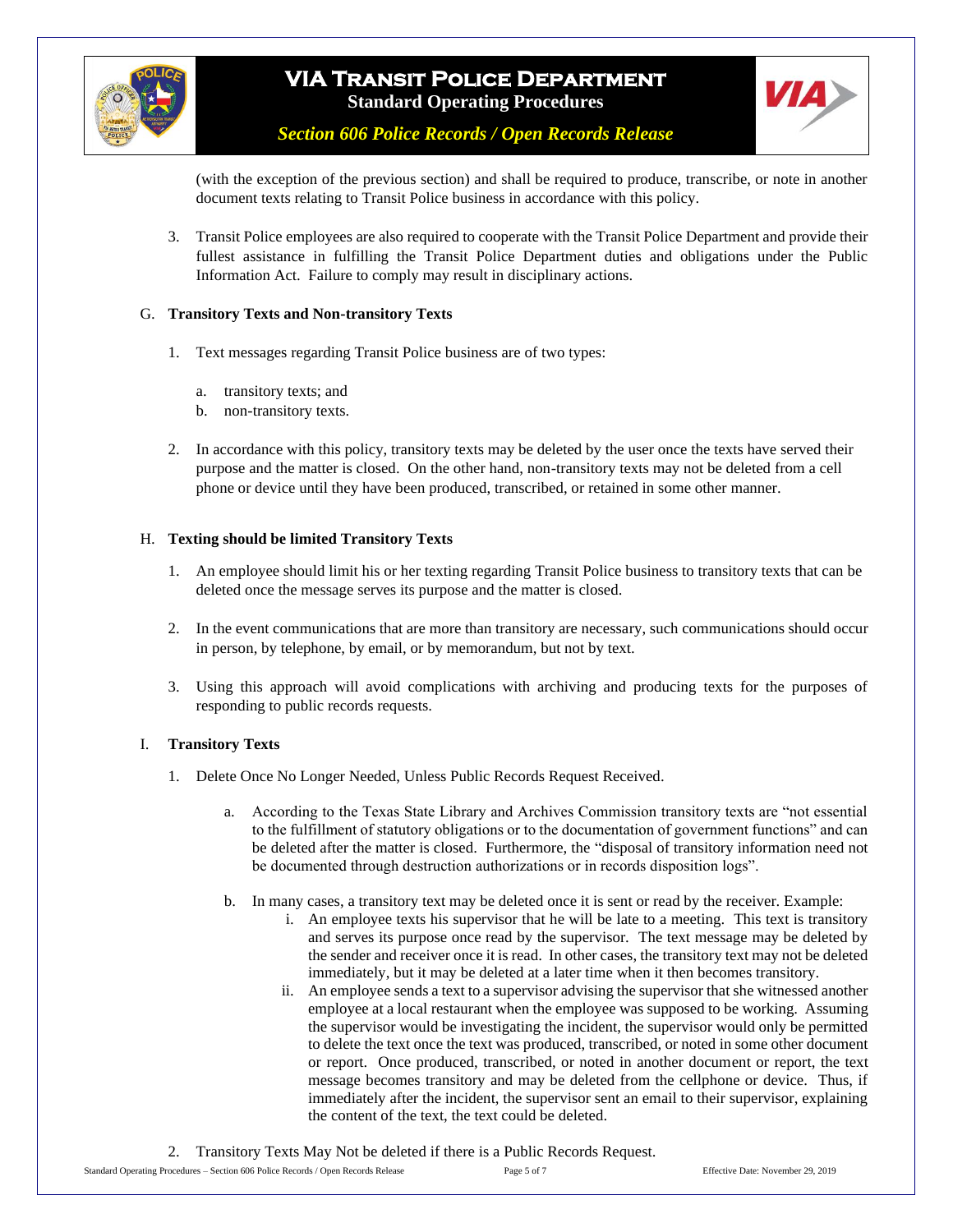



*Section 606 Police Records / Open Records Release*

- A. In the event a records request is submitted that may include within its scope text messages transmitted on either a VIA y-owned or a privately-owned cell phone or device, the employee, once put on notice of the request, shall not delete any text messages from the cell phone or device, even if such text is transitory or personal. In this case, the employee must work with the Open Records Coordinator for the Transit Police Department to produce the requested public records or other necessary response.
- B. In the event a records request is submitted that may include within its scope text messages transmitted on a privately-owned cell phone or device, the employee shall cause the text messages related to VTPD business to be produced in accordance with this policy, if the employee has not already done so. Additionally, the employee must describe the following to the Open Records Coordinator:
	- i. A detailed description of the search method used to search the privately-owned cell phone or device for responsive public records.
	- ii. An indication of whether any responsive records were located.
	- iii. If no responsive records were found, an explanation of why (e.g., you only have text messages that post-date the time period requested because the texts were deleted before you received notice of the request, no text messages were sent to or received from the person identified in the request, no text messages exist on the cell phone or device that discuss the topic identified in the request, etc.)
	- iv. If records were found on the cell phone or device that are within the scope of the request but are personal to the employee and not related to Transit Police business, the employee must provide specific and detailed facts that support the personal nature of those texts (e.g., the texts are to or from the person identified in the request, but the texts pertain to personal medical appointments, private family matters, etc. and do not discuss Transit Police business). The employee should identify each text generically, including date, time, size, an indication of an attachment, etc.
	- v. If the text is to or from a Transit Police employee, a public official of another public agency or a VIA contractor, the employee shall identify the text message's sender or recipient by name. However, the employee need not identify family members, personal friends, or others by name.
	- vi. If requested by the VTPD Open Records Coordinator, the District Attorney's Office, or another authorized VIA representative, the employee may be required to provide additional information to support the personal nature of any text message.
- C. If responsive public records are found during the employee's search of his or her personal cell phone or device, the employee shall produce those public records as this policy provides. The employee may choose to comply with this policy by providing his or her privately owned cell phone or device to an authorized Transit Police employee or other VIA representative to conduct the necessary search.
- D. Nothing in this policy requires the employee to allow such an inspection, and no adverse action may be taken against an employee if he or she chooses not to produce his or her privately owned cell phone or device and instead complies as otherwise provided for within this policy.
	- Example: An employee texts his supervisor, on the supervisor's personal cell phone, that the employee will be late to a meeting. This text is transitory and serves its purpose once read by the supervisor. Assume the supervisor did not delete the text from his or her phone, and one week later, receives notice that a person has requested all emails and text messages that discuss or mention employees being late to meetings. In this case, even though transitory, since the record exists at the time the public records request is submitted, the supervisor may not delete the text. Rather, the supervisor must produce the text in accordance with this policy.